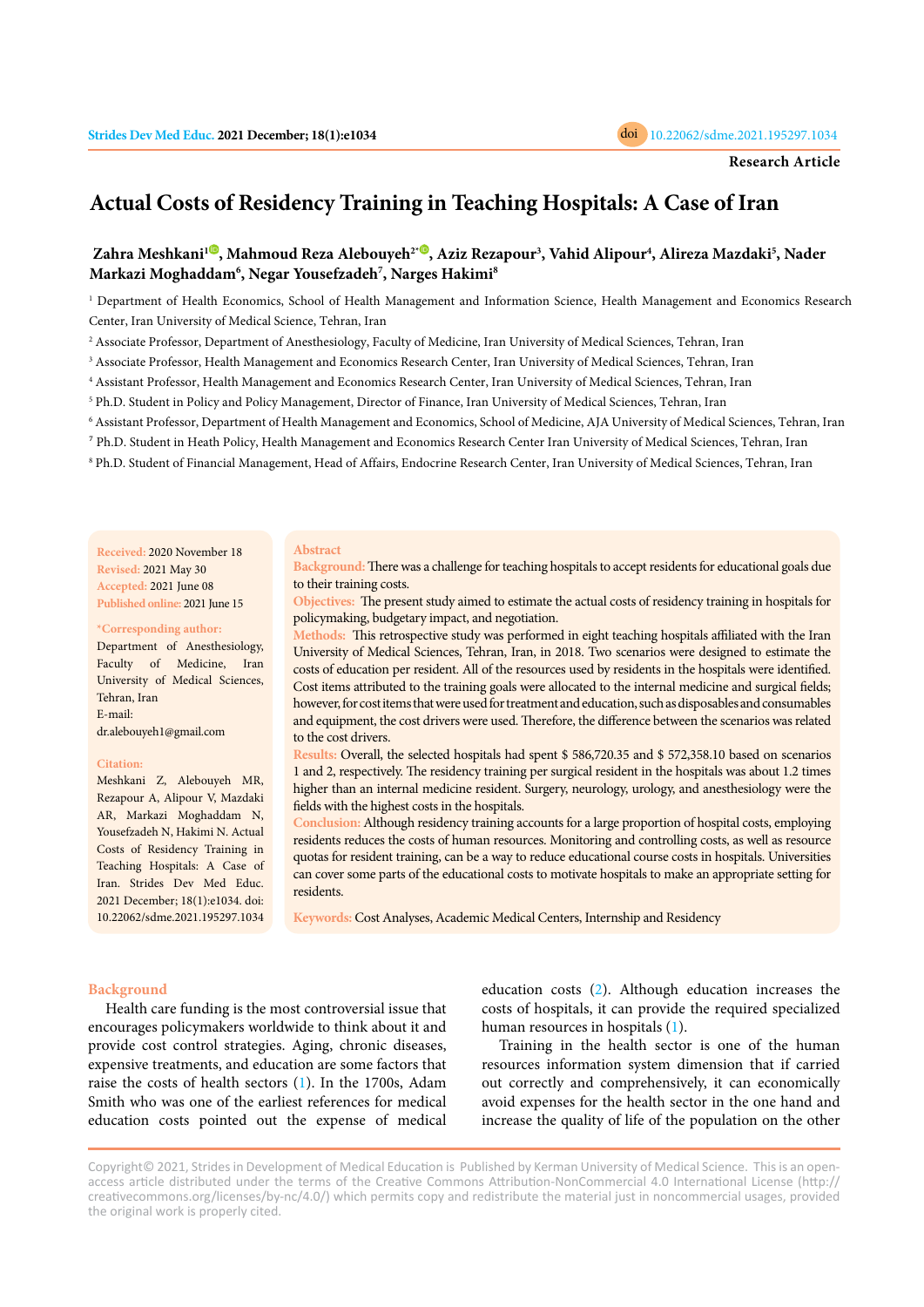hand ([3, 4](#page-6-0)); furthermore, this will be more evident in the training of medical students, especially residents. Due to diversity and challenging populations, general practice skills do not meet the needs; then, it seems that specialized clinical knowledge has more value for the health economy than generalist medical expertise ([5\)](#page-6-0).

A portion of medical education that leads to experience and skill is the residency training program that takes 4 to 7 years based on the field [\(6](#page-6-0)). Much of this course is spent in hospitals. Residents require spending long hours in hospitals and clinics to gain training and experiments and need some facilities, such as food, during the period of training bearing costs for hospitals [\(7](#page-6-0), [8\)](#page-6-0). However, the question is that how much does it cost to train residents in teaching hospitals, and how should the costs be financed? What portion of the costs of residents training is borne by the government, universities, or teaching hospitals?

Several studies addressed the costs of education in teaching hospitals ([9](#page-6-0)-[12\)](#page-6-0) that have been estimated more than 80 billion euros per year globally for education and training in 2015 [\(13](#page-7-0)). The total costs of education were \$US 9,042,400. Moreover, the total costs of per resident and per fellow were \$US 35,164 and \$US 31,363 for the School of Medicine, University of Pittsburgh, United States, in 2003, respectively. The cost items were included as administrative office expens, fellowship and residency training expense, program leaders, Residency Review Committee (RRC) subspecialty coordinators, and Additional teaching cost.  $(14)$ . The hidden costs of medical education were estimated at the Sydney Medical School, Australia, about \$US 56,250 per student in 2010, also including the infrastructure costs. The total costs paid by the university were about \$US 56,000, and the costs that were not paid by the university were annually about \$US 34,000 per student ([15](#page-7-0)). Although there were no published papers on the costs of residency training in Iran, several studies addressed the costs of university student educational services ([16](#page-7-0), [17](#page-7-0)).

The education costs of nursing, health education, and environmental health were \$US 4662, \$US 3305, and \$US 3906 in MSc per student in 2017, respectively. The education costs of laboratory sciences were \$US 2373 [\(17\)](#page-7-0). The education costs of PhD, MSc, and BSc students were \$US 3380, \$US 2191, and \$US 1208 in 2013, respectively [\(16](#page-7-0)).

Iran Ministry of Health and Medical Education is also in charge of educating medical students and residents. The residents do not have any payment for their training course, and all of the costs were paid by medical universities and hospitals, although the cost portion of hospitals is lower than the universities. Due to the imposition of costs on hospitals and the financial priorities, there was a challenge for teaching hospitals to accept residents for educational goals. Although admissions are compulsory, the challenge will be solved by sharing the costs between the university and the hospitals and receiving more financial supports from the university for hospitals due to education; nevertheless, how much of the costs should be covered by the university and paid to the hospitals?

## **Objectives**

The present study aimed to estimate the financial burden of residents' training in teaching hospitals affiliated with Iran University of Medical Sciences, Tehran, Iran, for policymaking, budgetary impact, and negotiation.

#### **Methods**

It was a mixed-method study. A retrospective evaluation and analysis of training cost per medical resident at all teaching hospitals affiliated to the Iran University of Medical Science were performed to address the challenges in cost management between the university and teaching hospitals and negotiation as well. Iran University of Medical Sciences is one of the major medical centers in Iran that supports nine colleges, 18 teaching hospitals, and 27 research centers and residency fields.

This study aimed to estimate the instructional and program-specific administrative actual costs of residency training in internal medicine and surgical fields in all the teaching hospitals affiliated with the Iran University of Medical. The total costs of residency training for an academic year per field, the costs of residency training per resident on average, and the percentage of educational costs from the full costs of hospitals were the outputs of the present study.

All of the teaching hospitals that support residency courses were considered in this study. Accordingly, eight teaching hospitals were included in the present study. The hospitals were marked in English letters from A to H to maintain confidentiality. No sampling was required, and all the members of the hospitals that provided residency courses were considered. The residency rotation and failed residents were considered separate samples in each hospital because the resources used by them were different in each one.

The costs of all the resources were taken from the accounting, staffing, and medical equipment departments. All units had their information systems and made the information available on the required items. All the data were entered in a researcher-made form.

#### **Costing Perspective**

The costs were estimated by "hospital perspective". Accordingly, all of the cost items in the hospitals as direct costs and overhead costs that attributed to the education were considered. Accordingly, the cost items that were paid by the university were not considered. Unlike other medical students who have two semesters a year, residents spend one academic year on educational courses in hospitals and the university. Therefore, the time duration of the present study was an academic year. Costs items were considered for the fiscal year 2018.

For the estimation of residency training costs, qualitative and quantitative phases were defined as follows:

First, the resources used by residents in the hospitals were identified; accordingly, a 14-item survey was designed based on process mapping. The research team tried to visualize connections and feedback loops to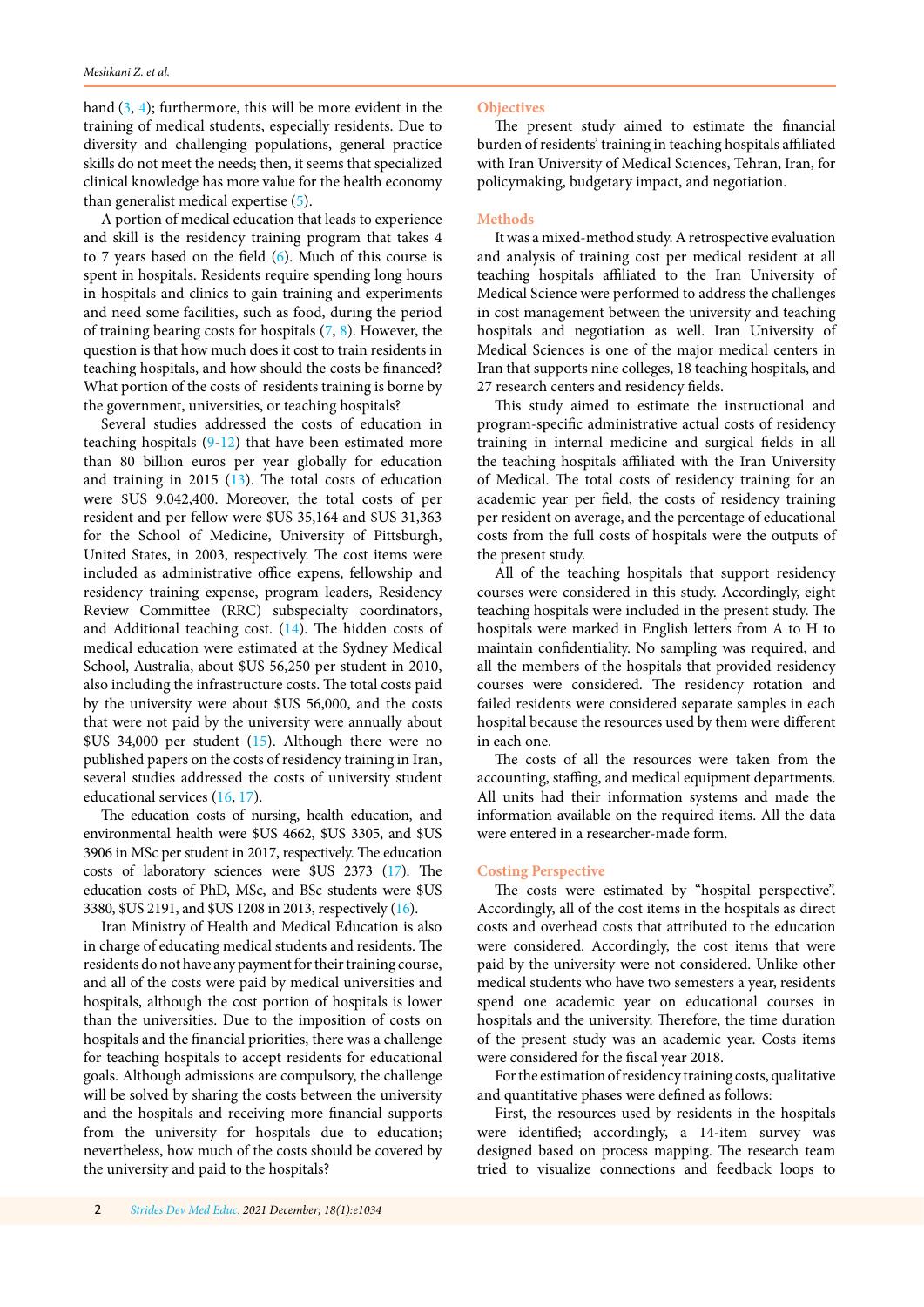provide a baseline understanding of the costs of the overall process of training a resident in the hospitals. Then, a questionnaire was designed by considering all the resources used by residents, such as disposables and consumables, equipment and instruments, payments for residents, number of nutrition packs, number of professors and residents in any field, and overhead of training programs. The questionnaire also contained the amount of consumption and the duration of equipment utilization by the residents. This was the qualitative part of the study.

The estimation of the costs of education per resident was the quantitative part of the study. For estimating the costs of residency training in hospitals, there was no conclusive methodology; therefore, two scenarios were designed for analysis by an expert panel.

The qualitative phase was in common for the scenarios, and all of the resources used for residency training were identified in both scenarios. Cost items that entirely attributed to the training were allocated to the internal and surgical fields; nevertheless, for cost items that were used for treatment and education, such as disposables and consumables and equipment, the cost drivers were used. Therefore, the difference between the scenarios was related to the cost drivers explained as follow:

- In the first scenario, a technical advisory panel consisting of health economics, medical sciences professors in all fields, and the managers of the hospitals was used. The expert panel defined the portion of residents of hospital resources. Based on the identified cost headings from the panel of experts, the residents' use of all resources was visually traced.

- Considering the residents as employees of the hospitals due to their continued presence was the second scenario. Then, the clinical staff-to-resident ratio was calculated, and the costs of residency training were estimated based on the ratio.

Accordingly, by estimating the portion of residency training from the cost items of hospitals and the costs items that attributed to the education, the total costs of any fields and the average costs of education per resident in any fields were estimated. The average overhead costs were also considered. The formula for the calculation of the residency training costs by the scenarios was as follows:

Average cost of training for residents = 
$$
\frac{\beta_1 X_1 + \beta_2 X_2 + \beta_3 X_3 + \dots + \beta_n X_n + u}{R}
$$

where indicates the cost of resources used by residents like as disposables and consumables depreciation of equipment and instruments, payments for residents, overhead of training programs. indicates the overhead costs was different based on the scenarios. As previously mentioned, for the first scenario, was calculated by observing the activities and consumption of resources, and the ratio of residents to the entire clinical staff (i.e., nurses and physicians) was obtained for the second one as follow:

$$
\beta = \frac{R}{R + N + P}
$$

where *R*, *N*, and *P* are the numbers of residents, nurses, and physicians in each hospital at the study time, respectively. *X* is the cost items as disposables and consumables and equipment depreciation. *U* stands for the overhead costs.

All types of costs were converted into US dollars (\$US) using the 2018 exchange rate (1 \$US = 42000 Rial) that was reported by the central bank of Iran ([18](#page-7-0)). Excel software (version 2010) was used for analyzing the costs.

Because the present study was a costly investigation, the sensitivity analysis was not performed, although two scenarios were defined to assess the robustness of the results. This study was approved by the Health Management and Economics Research Center, Iran University of Medical Sciences (no.: IR.IUMS.REC.1397.925).

#### **Results**

A total of 736 residents were spending their educational practices in the hospitals affiliated with the Iran University of Medical Sciences in 2018. There were a total of 22 courses in the selected hospitals. The surgery residents were considered 35% of the total population.

Based on the panel results, the salaries and payments of professors and residents, the costs of depreciation of the hospital building, the costs of depreciation and repairing the equipment and instruments, the costs of disposables and consumables, the overhead costs of training programs, and the costs of nutrition packs were defined as costs items. The costs of the salaries of professors and residents and depreciation of the buildings were excluded because the costs items were not paid by the hospitals. The cost components are defined as follow:

- Resident's payments: Although the resident's salary was paid by the university, monthly payments made by the hospitals to the residents were considered.

- Disposables and consumable costs: All the consumables used by residents for educational measures, such as disposable clothing and gloves, sterile gloves, syringes, and all kinds of kits, were included because they were provided by the hospitals. The portion of education and treatment was not defined in financial documents; therefore, it was estimated by defining two cost drivers as two scenarios. Based on the panel results, the residents used about 35% of disposables and consumables in the hospitals; therefore, 35% of the total costs of consumables in the hospitals were evaluated for the first scenario. The ratio of residents to clinical employees was calculated for consumption for the second scenario.

- Costs of depreciation and repairing the equipment and instruments: The depreciation and repairing costs of any equipment used by residents were included. The equipment was analyzed using an estimated useful life of 15 years. Based on the panel results, the time of equipment used by residents was two times higher than the professors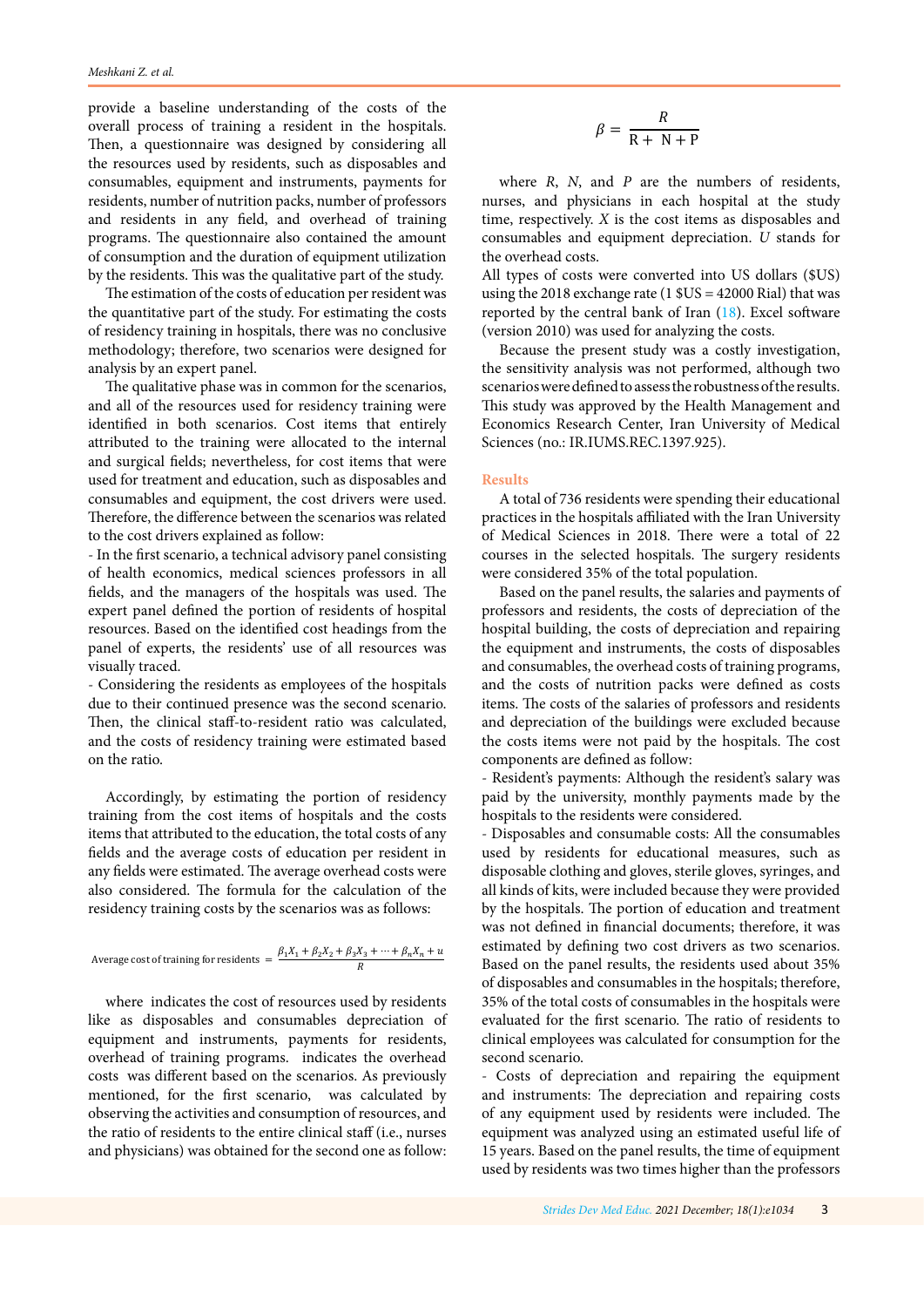considered for the first scenario. The ratio of residents to clinical employees was calculated for the depreciation of the equipment for the second scenario. The repair of equipment was considered only for the second scenario because, according to the panel results, the residents did not damage the equipment.

- Overhead costs of training programs: Any costs for consumables and spaces, such as papers, video projectors, resorts, classes, conference rooms, and nutrition pack costs, in the hospitals were considered. Nutrition pack costs were calculated by the number of meals used by residents multiplied by unit costs.

Based on the results, payments for residents and costs of disposables and consumables had the highest portion of training costs in the hospitals for residents, respectively. The cost category of the residents' practical courses in hospitals is provided in Table 1.

The total costs of the hospitals for training residents were \$US 586,720.35 and \$US 572,358.10 based on scenarios 1 and 2, respectively. Based on scenario 1, the average costs of a surgical resident and an internal medicine resident were \$US 10710.13 and \$US 9204.88, respectively. With a slight difference, the average costs of a surgical resident and an internal medicine resident were \$US 10284.32 and \$US 9048.11 based on the second scenario, respectively (Figure 1). About 65% of the total costs were spent on the internal medicine residents. The costs of education per surgical resident in the hospitals were about 1.2 times higher than an internal medicine resident.

The percentage of educational costs of residents from the whole costs of the hospitals was also estimated that was less than 10 for H, F, D, B, A, and G hospitals; however, the aforementioned percentage was 26 and 31 for C and E hospitals, respectively. [Table 2](#page-4-0) shows the mean and total costs of residency training in every hospital. Based on both scenarios, the residents used the highest resources in hospital B, and the lowest costs were related to hospital H.

The mean costs per internal medicine resident in hospital F were the maximum (\$US 10135.69); nonetheless, the mean costs per internal medicine resident

**Table 1.** Cost (\$US) Category of Residents' Education in Hospitals

| Cost category     |                                           | Cost (SUS) | $\frac{0}{0}$ |
|-------------------|-------------------------------------------|------------|---------------|
| Scenario 1        | Disposables and consumables               | 77,329.74  | 13.18         |
|                   | Depreciation of equipment and instruments | 32,856.34  | 5.6           |
|                   | Payments for residents                    | 295,120.34 | 50.3          |
|                   | Overhead of training programs             | 181,413.93 | 30.92         |
|                   | Total                                     | 586,720.35 | 100           |
| <b>Scenario 2</b> | Disposables and consumables               | 58,609.47  | 10.24         |
|                   | Depreciation of equipment and instruments | 19,689.12  | 3.44          |
|                   | Repair of equipment                       | 6,295.94   | 1.1           |
|                   | Payments for residents                    | 301,003.13 | 52.59         |
|                   | Overhead of training programs             | 186,703.21 | 32.62         |
|                   | Total                                     | 572,358.10 | 100           |

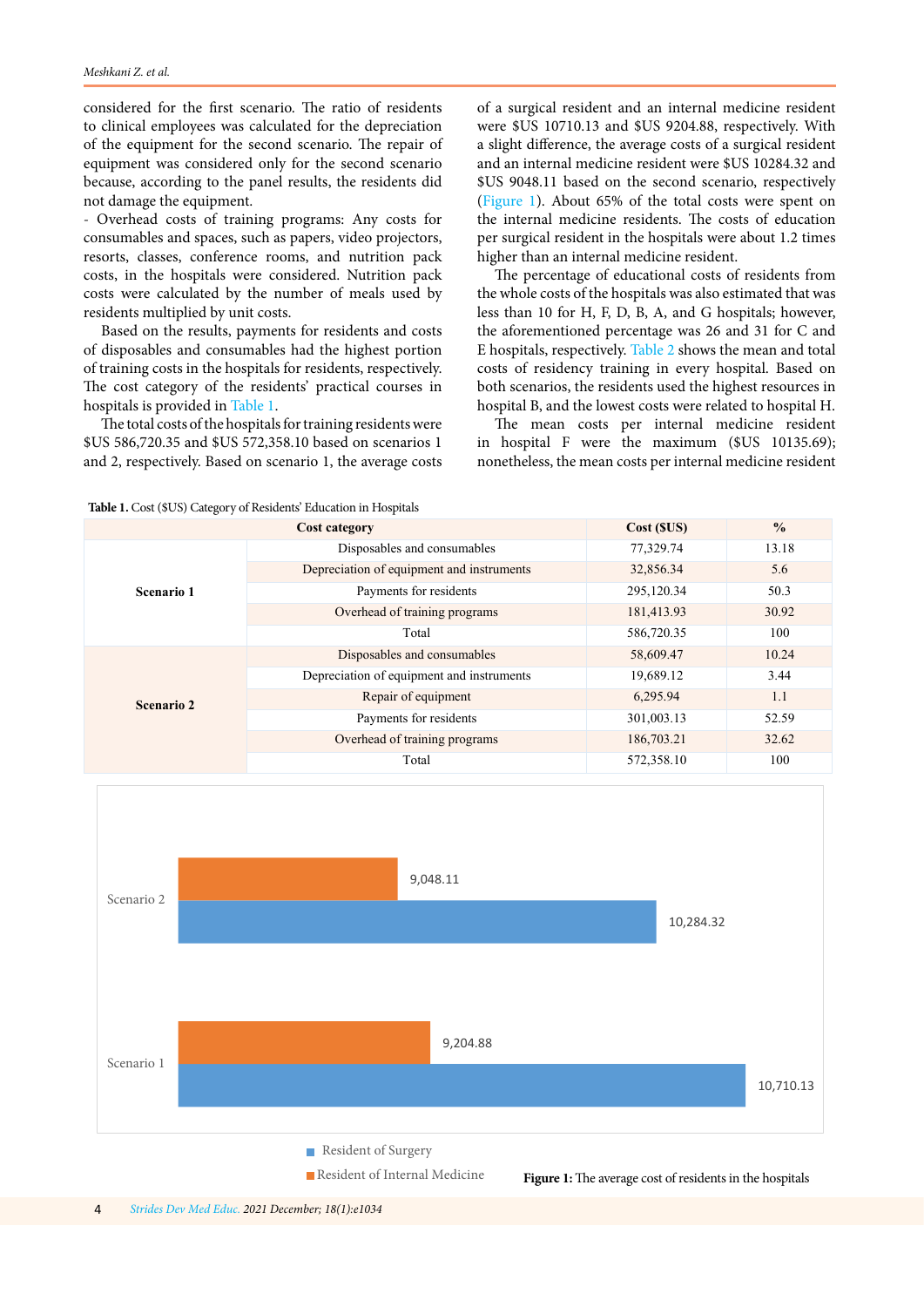| <b>Hospitals</b> | Mean cost (\$US) per resident |                          | <b>Total cost (SUS)</b> |  |  |  |  |
|------------------|-------------------------------|--------------------------|-------------------------|--|--|--|--|
| Scenario 1       |                               |                          |                         |  |  |  |  |
|                  | <b>Surgery resident</b>       | <b>Internal resident</b> |                         |  |  |  |  |
| $\overline{A}$   | 9,849.63                      | 9,276.00                 | 142,581.78              |  |  |  |  |
| $\mathbf B$      | 10,167.02                     | 8,812.00                 | 212,161.09              |  |  |  |  |
| $\mathbf C$      | 10,558.13                     | 9,484.73                 | 96,994.12               |  |  |  |  |
| D                | 10,713.82                     | 9,497.78                 | 20,211.60               |  |  |  |  |
| E                |                               | 8,455.41                 | 48,859.83               |  |  |  |  |
| ${\bf F}$        | 18,452.74                     | 10,135.69                | 32,469.40               |  |  |  |  |
| G                | 11,471.37                     | 9,526.67                 | 25,366.24               |  |  |  |  |
| H                |                               | 8,076.30                 | 8,076.30                |  |  |  |  |
| Scenario 2       |                               |                          |                         |  |  |  |  |
| $\mathbf{A}$     | 9,821.89                      | 8,979.03                 | 139,742.64              |  |  |  |  |
| B                | 9,782.90                      | 8,684.69                 | 207,435.34              |  |  |  |  |
| $\mathbf C$      | 10,368.69                     | 9,426.20                 | 96,146.96               |  |  |  |  |
| D                | 10,190.45                     | 9,204.39                 | 19,394.84               |  |  |  |  |
| E                |                               | 8,350.48                 | 45,949.59               |  |  |  |  |
| $\overline{F}$   | 15,964.85                     | 9,994.91                 | 30,560.98               |  |  |  |  |
| G                | 10,548.94                     | 9,463.10                 | 25,051.45               |  |  |  |  |
| H                |                               | 8,076.30                 | 8,076.30                |  |  |  |  |

<span id="page-4-0"></span>**Table 2.** Costs (\$US) of Residents' Education per Hospital

were the minimum (\$US 8076.30) in hospital H based on scenario 1. The results were similar for the second scenario. The highest and lowest mean costs for surgical residents were related to hospital F (\$US 18452.74) and A (\$US 9849.63) based on scenario 1, respectively; however, based on scenario 2, hospital F (\$US 15964.85) and B (\$US 9782.90) had the highest and lowest mean costs for surgical residents, respectively. There were no surgical residents in hospitals E and H.

this study, shown in Table 3. Surgery, neurology, urology, and anesthesiology were the fields with the highest costs in the hospitals based on both scenarios; nevertheless, psychiatry, occupational medicine, and geriatrics and gerontology had the lowest costs.

The costs of residents per field were also calculated in the equipment that takes time and costs.

Factors that increase the hospitals' costs and the training costs accordingly in the hospitals were identified by the panel experts. The first important element was the lack of independence in equipment production and importing

| Table 3. Costs (\$US) of Residents' Education per Field |  |
|---------------------------------------------------------|--|
|---------------------------------------------------------|--|

|                            | <b>Scenario 1</b> |           | <b>Scenario 2</b> |           |
|----------------------------|-------------------|-----------|-------------------|-----------|
| <b>Specialty</b>           | <b>Total</b>      | Mean      | <b>Total</b>      | Mean      |
| Orthopedics                | 30,791.12         | 10,263.71 | 29,618.39         | 9,872.80  |
| Pediatrics                 | 58,483.67         | 9,747.28  | 55,504.11         | 9,250.68  |
| Emergency medicine         | 48,178.26         | 9,635.65  | 47,887.47         | 9,577.49  |
| Urology                    | 11,351.99         | 11,351.99 | 11,104.98         | 11,104.98 |
| Immunology                 | 8,515.62          | 8,515.62  | 8,394.17          | 8,394.17  |
| Nephrology                 | 13,199.97         | 13,199.97 | 12,700.73         | 12,700.73 |
| Anesthesiology             | 43,832.06         | 10,958.02 | 41,427.39         | 10,356.85 |
| Forensic science           | 24,402.58         | 8,134.19  | 26,044.92         | 8,681.64  |
| Dermatology                | 17,171.00         | 8,585.50  | 17,047.95         | 8,523.98  |
| Surgery                    | 39,065.68         | 13,021.89 | 36,172.18         | 12,057.39 |
| Neurosurgery               | 9,415.76          | 9,415.76  | 9,497.65          | 9,497.65  |
| Oncology                   | 28,574.62         | 9,524.87  | 28,579.25         | 9,526.42  |
| Psychiatry                 | 30,182.59         | 6,036.52  | 37,983.22         | 7,596.64  |
| Internist                  | 84,579.44         | 9,397.72  | 81,882.53         | 9,098.06  |
| Obstetrics and Gynecology  | 30,620.69         | 10,206.90 | 29,792.48         | 9,930.83  |
| Geriatrics and Gerontology | 7,872.99          | 7,872.99  | 7,872.99          | 7,872.99  |
| Occupational medicine      | 7,403.15          | 7,403.15  | 7,403.15          | 7,403.15  |
| Infectious diseases        | 18,681.03         | 9,340.52  | 17,975.38         | 8,987.69  |
| Cardiology                 | 19,173.10         | 9,586.55  | 18,646.02         | 9,323.01  |
| Ear, Nose and Throat       | 19,242.06         | 9,621.03  | 19,143.07         | 9,571.53  |
| Nephrology                 | 18,652.48         | 9,326.24  | 18,536.29         | 9,268.15  |
| Neurology                  | 9,254.21          | 9,254.21  | 9,143.79          | 9,143.79  |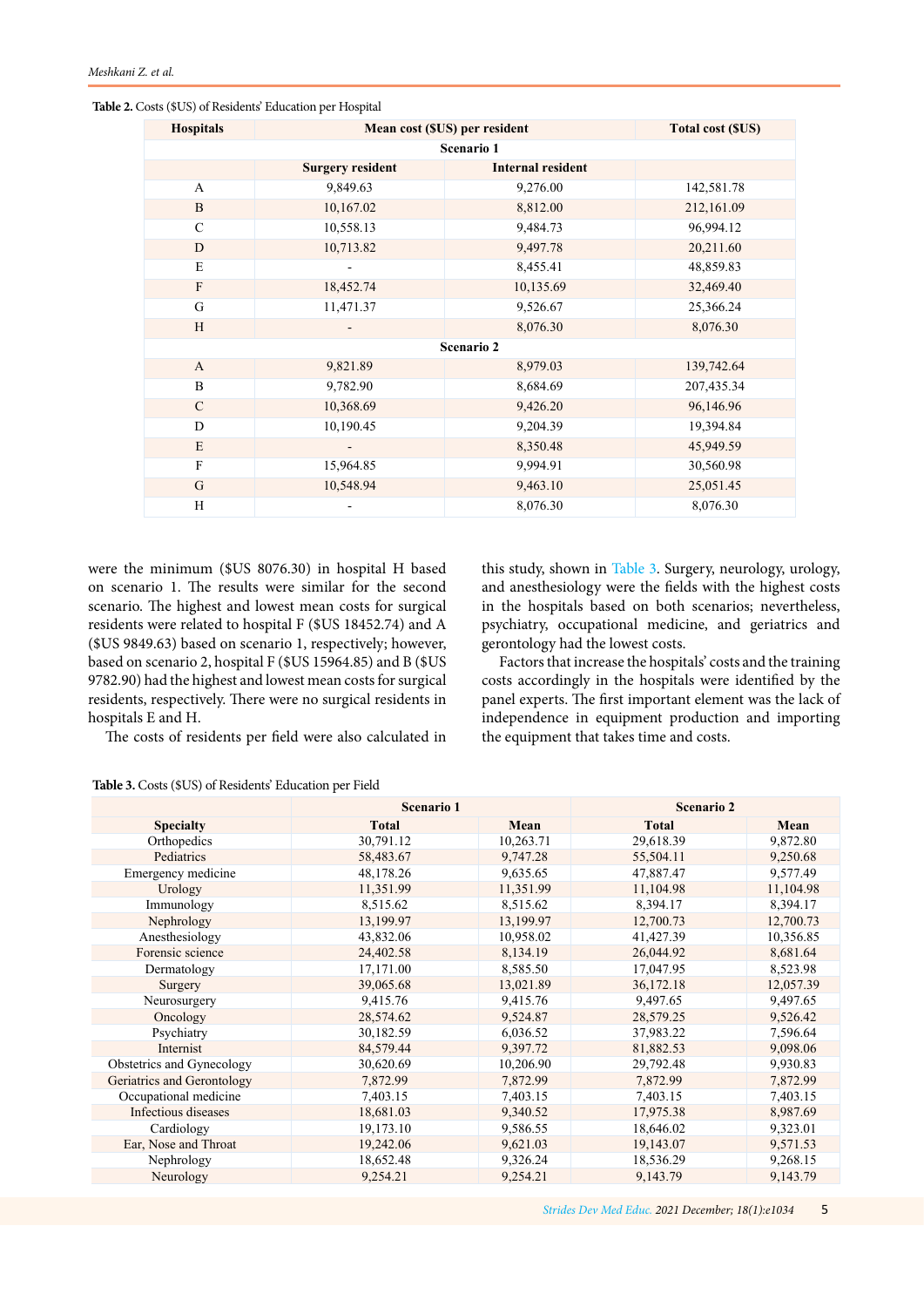Dependency on the international exchange rate due to importing some disposable and consumable equipment and instruments, economic shocks, and inflation were other important factors for increasing the costs. In addition to raising the costs of education, economic shocks have delayed providing training requirements and finally increased the opportunity costs of training. Other factors were hospital size, referral hospitals in some fields, number of beds and patients, training time, and program size.

### **Discussion**

This investigation was conducted to gain insight into the actual costs of residency training in hospitals affiliated with Iran University of Medical Sciences for an academic year. Based on the results, the total costs of the hospitals for training residents were \$US 586,720.35 and \$US 572,358.10 based on scenarios 1 and 2, respectively. About 65% of the total costs of residency training were spent on internal residents, although the costs of education per internal resident were about 1.2 times lower than a surgical resident in the hospitals. Surgery, neurology, urology, and anesthesiology were the fields with the highest costs in the hospitals; however, psychiatry, occupational medicine, and geriatrics and gerontology had the lowest costs based on both scenarios.

Based on the results, the costs of education were not related to the number of beds, the size of the hospitals, and the number of residents; however, they depend on the number of trials and errors and activities in each field. Higher education courses have lower costs than others. If the costs of training were related to the size of the hospitals or the number of beds, the costs should be reduced by increasing these variables; nevertheless, the results of the present study did not confirm this issue.

The costs of resources used by residents were not documented in the hospitals, and the calculation of the exact costs was impossible. Then, the authors tried to define a method to estimate the costs and defined two scenarios to extract the education costs from the whole. Nearly, similar results were obtained; then, the ratio of the residents to clinical employees was the best choice because it did not waste time and was more accurate. Several studies have extended this to calculate the costs related to medical students in different ways. Although comparing the studies is difficult due to the difference between cost items and calculation methods, it was tried to investigate some of them in this study.

Verma et al. compared the costs of medical education by traditional and time-driven activity-based costing (TDABC) methods in India. Based on the results, 172.20 and 98.80 lacs were estimated for medical students' education by traditional and TDABC methods, respectively. The authors suggested that TDABC is a more accurate method of costs calculation than the traditional one because the second method allocates all resource costs irrespective of consumption ([19](#page-7-0)). Due to the costing perspective, the TDABC method was not used in the present study. The costs by residents were traced, and if all resources in the hospital were considered, we would face overestimating the costs of education.

Franzini et al. calculated the costs per undergraduate medical student at the University of Texas-Houston Medical School, United States, in 1994-95. They used a cost-construction model for the calculation of the costs. In the model, the costs of the entire program, such as instructional costs, educational costs, and milieu costs, were considered. Student contact hours, enrollment, required full-time-equivalent faculty and residents, professional-activity profiles, faculty and resident salaries, and supporting resource costs were considered cost drivers. Based on their results, the costs of 4-year education for the undergraduate medical program were about \$US 82,692,280 at the university, and the costs per student were annually about \$US 192,023 [\(20](#page-7-0)). The present study estimated the costs of education for an academic year. The hours of using the equipment for calculating the costs of equipment in the first scenario and the number of clinical individuals in the wards for calculating the costs of all topics except the overhead costs were considered in the present study; nevertheless, the difference between the studies is due to the costing perspective.

Koenig et al. estimated the mission-related costs of teaching hospitals that were about \$US 27 billion for all teaching hospitals in 2002. The aforementioned study did not calculate the costs per medical student ([21\)](#page-7-0). In the present study, the costs of teaching in all hospitals were estimated at about \$US 586,000, and the costs of teaching were about \$US 10,000 per resident, which were higher than those of the aforementioned study.

Ben-Ari et al. estimated the costs of internal residents in the United States in 2013. The average costs were estimated within the range of \$US 183,188 to \$US 199,486. They identified the fixed and variable costs. All the items dependent on the program size of education were considered variable costs [\(22\)](#page-7-0). Two scenarios were considered in the current study, and the study performed by Ben-Ari et al. was more similar to the first scenario; nevertheless, they defined another category of costs for education. The costs of disposables and consumables and the costs of depreciation and repairing the equipment and instruments were different in the present study that increased by the program size. A large part of the costs included fixed costs, such as a resident's salary, which was 50% of the total costs for education.

For the estimation of the educational costs, some studies compared the teaching and non-teaching hospital costs [\(23, 24](#page-7-0)). However, there is a high gap roughly in estimating the actual costs of education. Due to lower tariffs in teaching hospitals, the burden of admissions is higher than in non-teaching hospitals. Then, if the researchers decided to estimate a medical student's educational costs, they would face overestimating the costs. Therefore, this method was not chosen for the current study.

Additionally, the present study investigated that training time, especially for equipment and instruments,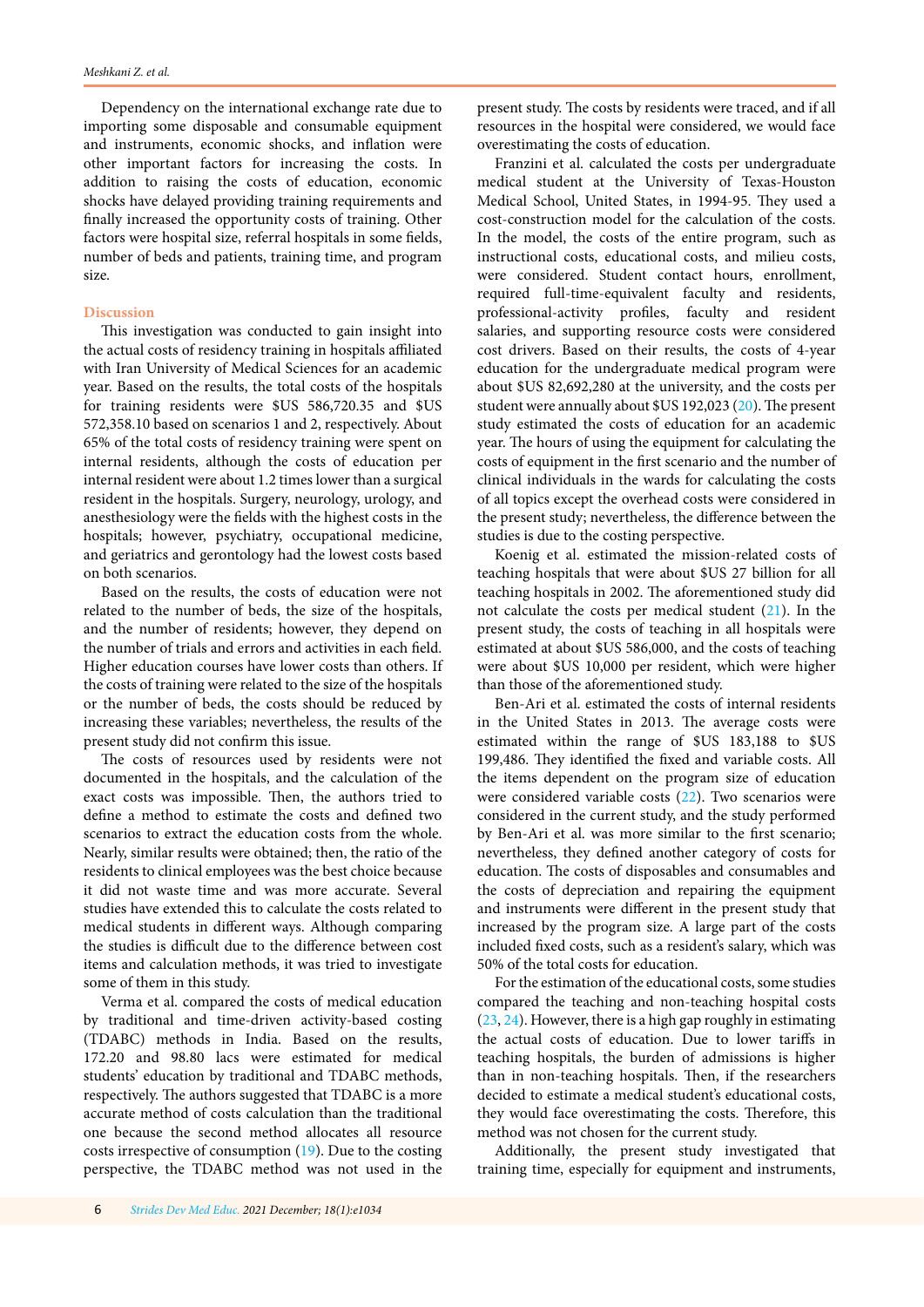<span id="page-6-0"></span>was a factor that affected and increased the education costs; nonetheless, the results are in contrast with the results of a study by Babineau et al. They calculated the costs of operative training for surgical residents. Based on the results of the aforementioned study, although the operation time increased due to education, it was not an effective factor in increasing the financial burden on hospitals. Babineau et al. argued that because lots of training costs were categorized as fixed costs, they did not impose a financial burden on hospitals [\(25](#page-7-0)).

Time is one of the factors leading to the depreciation of equipment and capital assets. Accordingly, time can increase cost items, such as repairing the equipment, and shorten their useful life. Therefore, time imposes the need to buy new equipment in the hospital earlier than usual.

Training is an opportunity for hospitals to provide human resources; however, they can negotiate with the university to allocate more funding for residency training.. Policymakers should consider the educational needs and the need to provide new equipment for forecasting the budgets of education in hospitals.

### **Limitations**

The estimated costs of education per field per resident for the first time were the strength of the present study in Iran; nevertheless, it was not possible to calculate all the components of resident's costs in the hospitals, such as administrative costs in the university, due to the costing perspective. Another limitation was that it was not possible to measure the effect of education on third-party payer costs. Finally, the results cannot be generalized to all of the hospitals in Iran due to different cost management strategies.

#### **Conclusion**

The financial burden of medical students was high in teaching hospitals in Iran University of Medical Sciences; nonetheless, because they are low-wage professionals and generate revenue for hospitals, not accepting them would lead to an opportunity cost. The costs of education were not related to the number of beds, the size of the hospitals, and the number of residents, but related to the number of trials and errors, activities, and years of study in each field. The important factors that increased the costs of hospital resources and educational costs accordingly were economic shocks and inflation.

The overarching part of the study was the methodology that is generalized for estimating the costs of educations in hospitals for any setting. It was not possible to find a gold standard for calculating the costs of medical education; nevertheless, it is better to identify the costs of perspective for the first step and calculate the costs per resident for the second one. The results showed that for estimating the costs of medical education in teaching hospitals, the ratio of residents to clinical employees is the best choice. Monitoring and controlling costs, as well as resource quotas for resident training, can be a way to reduce training costs in hospitals. Universities can cover some parts of the educational costs of residents to motivate hospitals to make an appropriate setting for residents.

#### **Acknowledgments**

The authors would like to express their gratitude to the Health Management and Economics Research Center, Iran University of Medical Sciences, for financial support and the management of the selected hospitals for providing the data.

**Conflicts of Interest**: The authors declare that there is no competing interest.

**Ethical Approval**: This study did not involve any human subjects.

**Funding/Support:** This study was approved by the Health Management and Economics Research Center, Iran University of Medical Sciences (no.: IR.IUMS. REC.1397.925).

#### **References**

1. Fitzgerald J, Ravindra P, Lepore M, Armstrong A, Bhangu A, Maxwell-Armstrong C. Financial impact of surgical training on hospital economics: an income analysis of 1184 out-patient clinic consultations. Int J Surg. 2013;11(5):378-82. doi: 10.1016/j.ijsu.2013.02.017. [PMID: 23459186].

2. Walsh K. Cost and value in medical education–what we can learn from the past? J R Coll Physicians Edinb. 2014;44(4):324-7. doi: 10.4997/ jrcpe.2014.417. [PMID: 25516905].

3. Waters KP, Mazivila ME, Dgedge M, Necochea E, Manharlal D, Zuber A, et al. eSIP-Saúde: Mozambique's novel approach for a sustainable human resources for health information system. Hum Resour Health. 2016 Nov 5;14(1):66. doi: 10.1186/s12960-016-0159-y. [PMID: 27814734]. [PMCID: PMC5097348].

4. Waters KP, Zuber A, Simbini T, Bangani Z, Krishnamurthy RS. Zimbabwe's Human Resources for health Information System (ZHRIS) an assessment in the context of establishing a global standard. Int J Med Inform. 2017 Apr;100:121-8. doi: 10.1016/j.ijmedinf.2017.01.011. [PMID: 28241933].

5. Da'ar OB, Alshaya A. Is it cost-beneficial to society? Measuring the economic worth of dental residency training. Eval Program Plann. 2018 Jun;68:117-123. doi: 10.1016/j.evalprogplan.2018.02.012. [PMID: 29549781].

6. Gray JD. Global rating scales in residency education. Acad Med. 1996 Jan;71(1 Suppl):S55-63. doi: 10.1097/00001888-199601000-00043. [PMID: 8546784].

7. Goodson JD. Physician training outside the hospital: who pays for the future? Ann Intern Med. 1987 Sep;107(3):415-7. doi: 10.7326/0003-4819- 107-2-415. [PMID: 3619227].

8. Nikonow TN, Lyon TD, Jackman SV, Averch TD. Survey of applicant experience and cost in the urology match: opportunities for reform. J Urol. 2015 Oct;194(4):1063-7. doi: 10.1016/j.juro.2015.04.074. [PMID: 25912495].

9. Kane RL, Bershadsky B, Weinert C, Huntington S, Riley W, Bershadsky J, et al. Estimating the patient care costs of teaching in a teaching hospital. Am J Med. 2005 Jul;118(7):767-72. doi: 10.1016/j.amjmed.2005.02.011. [PMID: 15989911].

10. Edwardson N, Bolin JN, McClellan DA, Nash PP, Helduser JW. The cost-effectiveness of training US primary care physicians to conduct colorectal cancer screening in family medicine residency programs. Prev Med. 2016 Apr;85:98-105. doi: 10.1016/j.ypmed.2016.02.007. [PMID: 26872393].

11. Rozenshtein A, Gilet AG, Griffith B, Kamran A, Wiggins III EF, Anderson JC. Radiology residency match: the cost of being in the dark. Acad Radiol. 2018 Nov;25(11):1491-1496. doi: 10.1016/j. acra.2018.04.022. [PMID: 29941399].